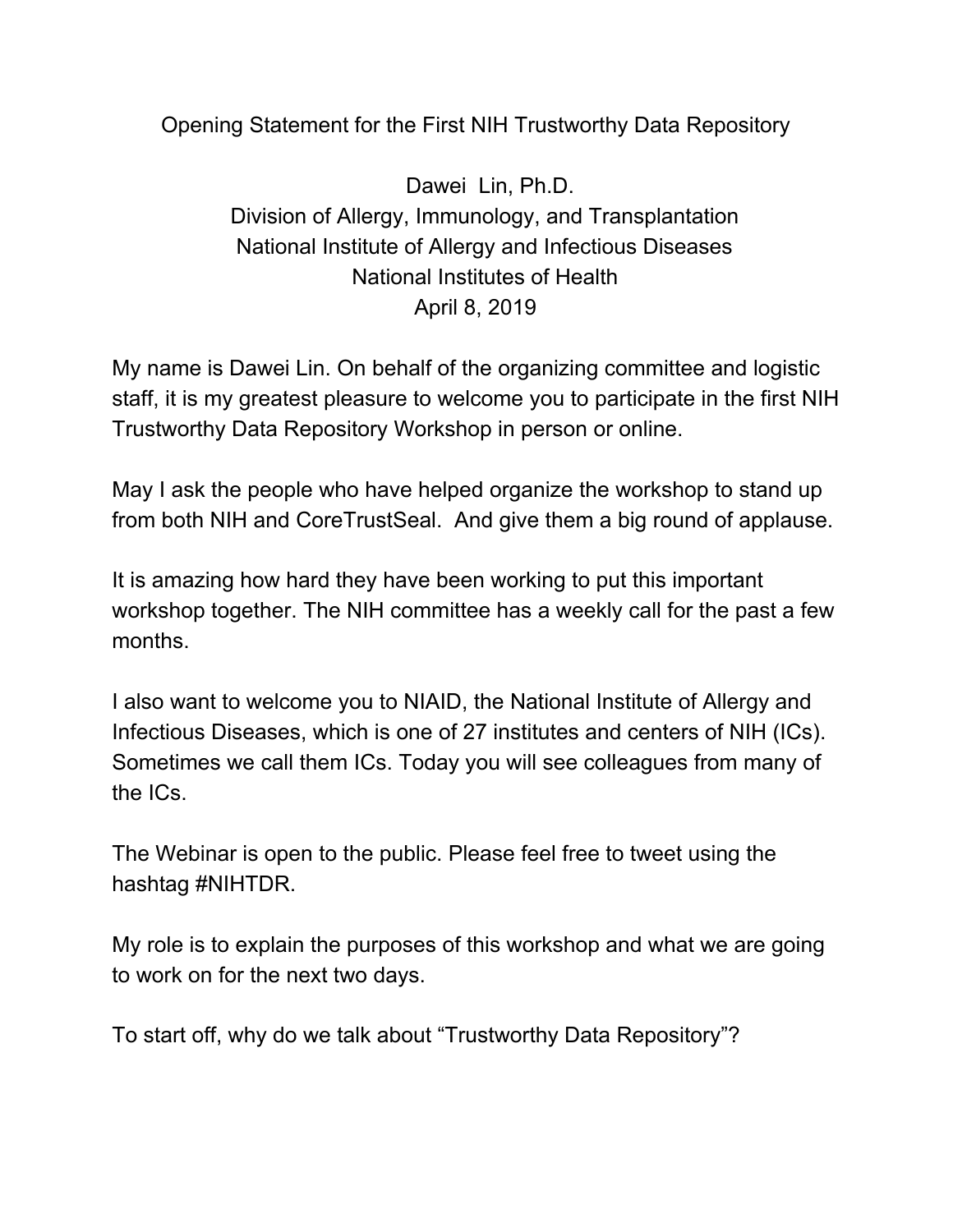Data repositories are the crown jewels of the NIH data ecosystem. I was in awe of the diversity and the depth of knowledge that reflect in both the Bios of more than 20 repositories and those of the people who represent them. The question becomes that - Why did not we have this workshop earlier?

 To the repository representatives as well as the NIH Program staff to work them over the years, thank you again for taking a trip to come here and contributing your expertise.

 For these 20 repositories and other ones who are not here today, they not only preserve invaluable datasets from life-saving research for the generations to come but also provide the critical services and technical infrastructure to accommodate rapidly changing research needs from the biomedical user community. They are the hubs where communities form. They are the resources that empower people to make discoveries, generate new hypotheses, and develop treatments and cures. They help the community to maximize the value of data beyond their original purposes to generate them.

 While we all understand the data repository is a fundamental infrastructure. The priority of building and sustaining such a critical resource is not always aligned with the urgency of the need to have robust and reliable operations. We've often lost valuable data without even knowing that we are losing them. I know many repository representatives will agree with me that the support for data repositories does not always commensurate with the level of impact they have upon the community. For the Program Officers, it is often not easy to find an appropriate funding mechanism to support data repositories. These are the challenges we are facing.

 With all these challenges, how can we trust that our investments are protected? how can we trust that we are well-equipped in the digital age to accomplish our missions? What we need is not just data repositories but trustworthy data repositories. Trustworthy is the element that will give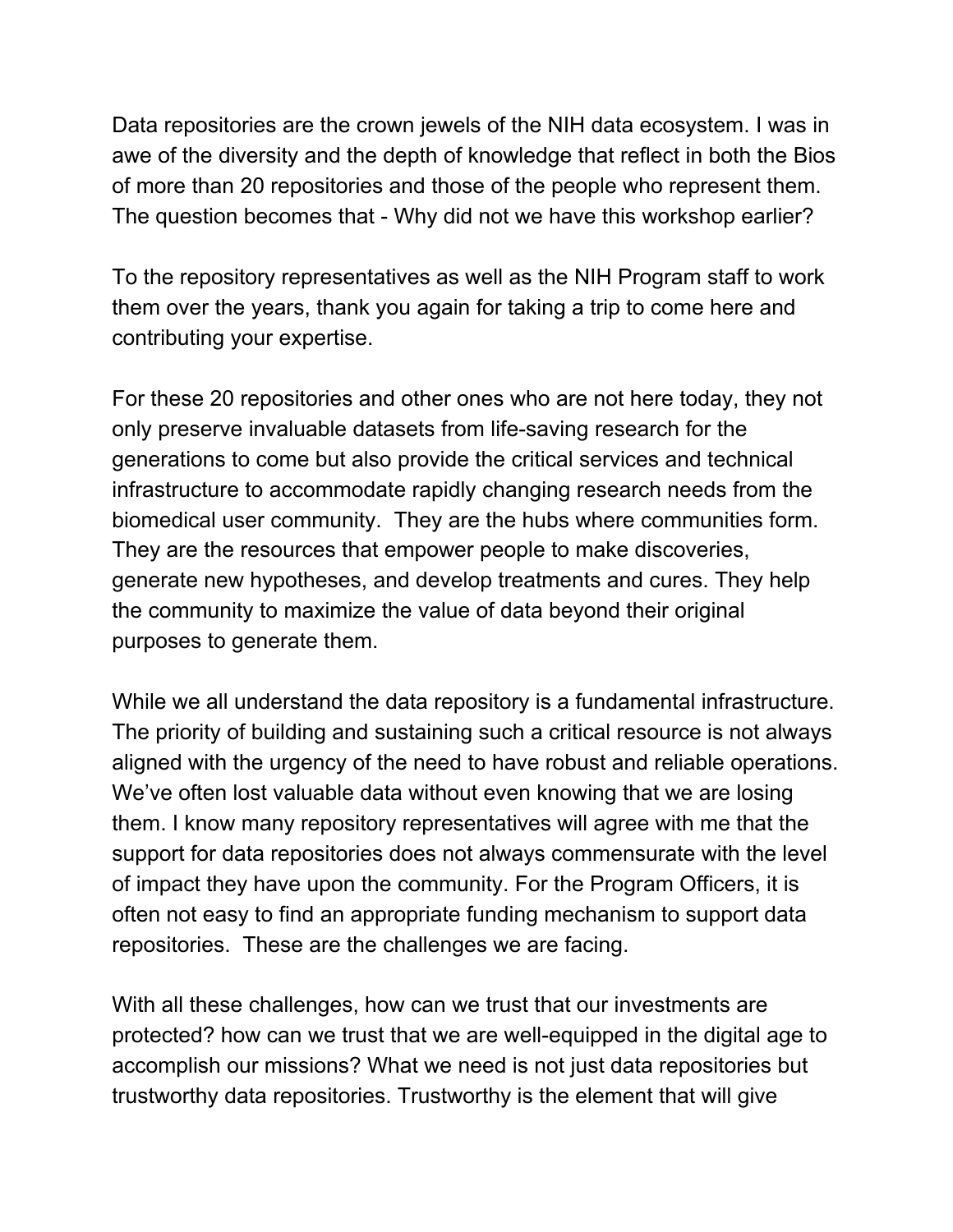researchers a peace of mind to deposit their data, share their data and provide many uses for the data.

 The first step to having a trustworthy data repository is to define what they are and how to assess them based on the definitions. This workshop is about this first step. To define trustworthiness in the context of biomedical sciences and more importantly to define requirements on how to assess the trustworthiness in a standardized manner. From this workshop, we hope to generate actionable recommendations in a report that we will share with the biomedical community for further comments.

 distinguish a closely related and well-known concept, which is FAIR principles. Phil Bourne, who was the former Associate Director of Data Science of NIH, brought the concepts to the NIH community. We are fortunate to have a couple of the co-authors of the FAIR Principles in the room, Maryann Martone and Ingrid Dillo. So when the questions arise, we have experts to answer them. Before we talk about trustworthiness further, it is important to

 FAIR has revolutionized the way of how we think about research data. The catchy acronym of FAIR, Findable, Accessible, Interoperable and Reusable, make it easy to understand what properties of data people need. The power of "making it understandable" is that it can make it easy to motivate people to act. However, we think that FAIR is about the properties of datasets. This workshop is not to talk about having these properties. Instead, the focus of the workshop is on how to get these properties into data. It is to focus on repositories, who enable data FAIR. We think that a proper word to describe the characteristics of repositories is TRUST. TRUST is the focus of the workshop.

What does TRUST mean: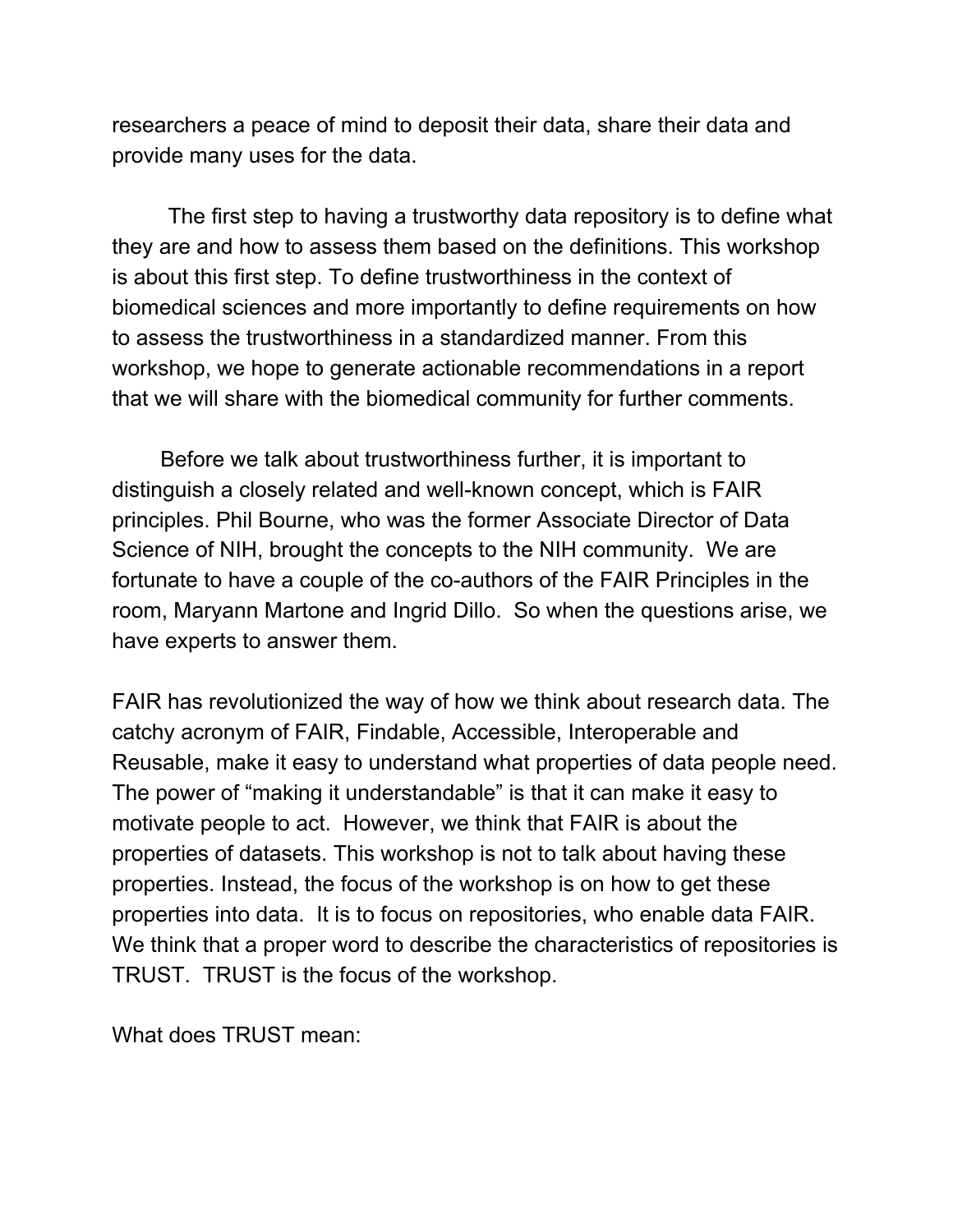**TRUST** is about having transparent policies, organizational capabilities. It is about transparency.

 **TRUST** represents a commitment to transparently fulfill the services promised to support the continuing use of data. It is about responsibility.

 **TRUST** is about the people who are behind the websites, infrastructure, and databases, who understand deeply what FAIR means to the users of their designated community. It is about the user and the community.

 **TRUST** is about sustaining infrastructures that are needed to support sustainable operations and long-term data and knowledge preservation. It is about sustainability.

 **TRUST** is about providing services for archiving and distributing data. It is about maintaining reliable and secure operations through technology and data stewardship procedures. It is about technology.

 TRUST is our catchy name for trustworthiness. The TRUST spell as Transparency, Responsibility, User Community, Sustainability and Technology. Last week, the White Paper on TRUST Principles is released at the RDA in Philadelphia.

 Ingrid Dillo will talk about it a little bit more in detail later and point you to the White Paper.

 The good news about Trustworthy Data Repositories is that there exists a couple of standards for defining and assessing trustworthiness already, so the Biomedical community does not have to start from scratch.

 The goal of this workshop is to rely on your expert opinions to answer three key questions: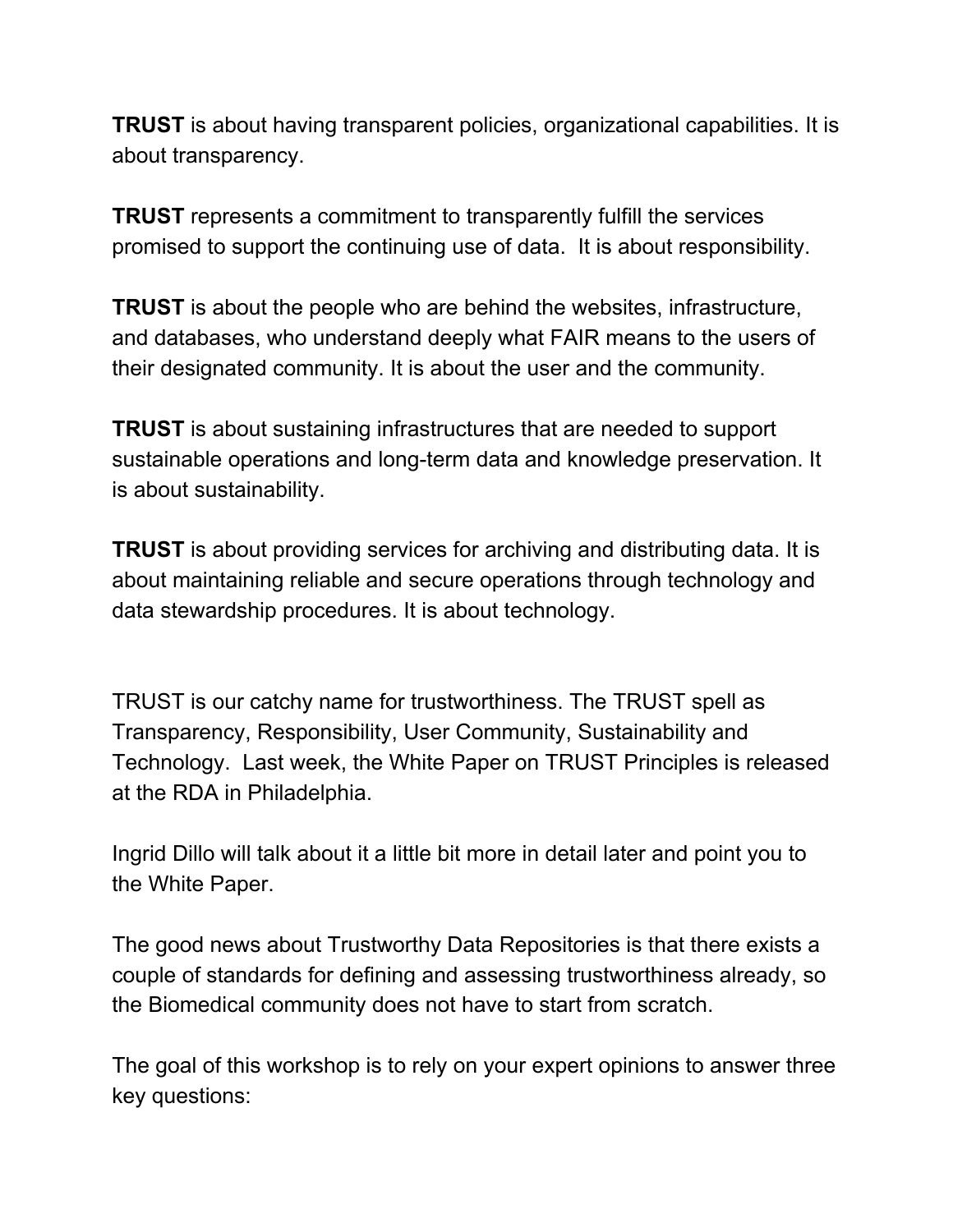1. Do the existing trustworthiness standards cover all the essential aspects needed for Biomedical Data Repositories?

 2. Are there aspects that the existing trustworthiness standards cover that seem irrelevant to Biomedical Data Repositories?

 3. Are there essential aspects of trustworthiness needed for Biomedical Data Repositories that are not touched on by existing trustworthiness standards?

 These three questions: the standards good to use, any irrelevant ones, anything missing, have been summarized by Jennie Larkin will be our guide throughout the workshop. You should have a copy of it in your handout.

 At this workshop, we will use CoreTrustSeal (CTS) as the standard of choice. The CTS has been used by more than 140 certifications and including using CTS and its former versions are known as Data Seal of Approval (DSA) and World Data Systems (WDS). The reason for its wide adoption is simplicity and lightweight. It has 16 requirements instead of 30+ to 100+ requirements. So it is a standard that we can realistically evaluate in two days.

 CTS is a standard that has been adopted by multiple disciplines including social sciences and earth sciences. One feature I like the most is that once a repository is certified, all the certification materials are online, which can serve as the templates for other repositories. The openness and transparency are important to form a trusted community and help each other to improve trustworthiness. These are the main justification we use CTS as our first experiment to assess trustworthiness.